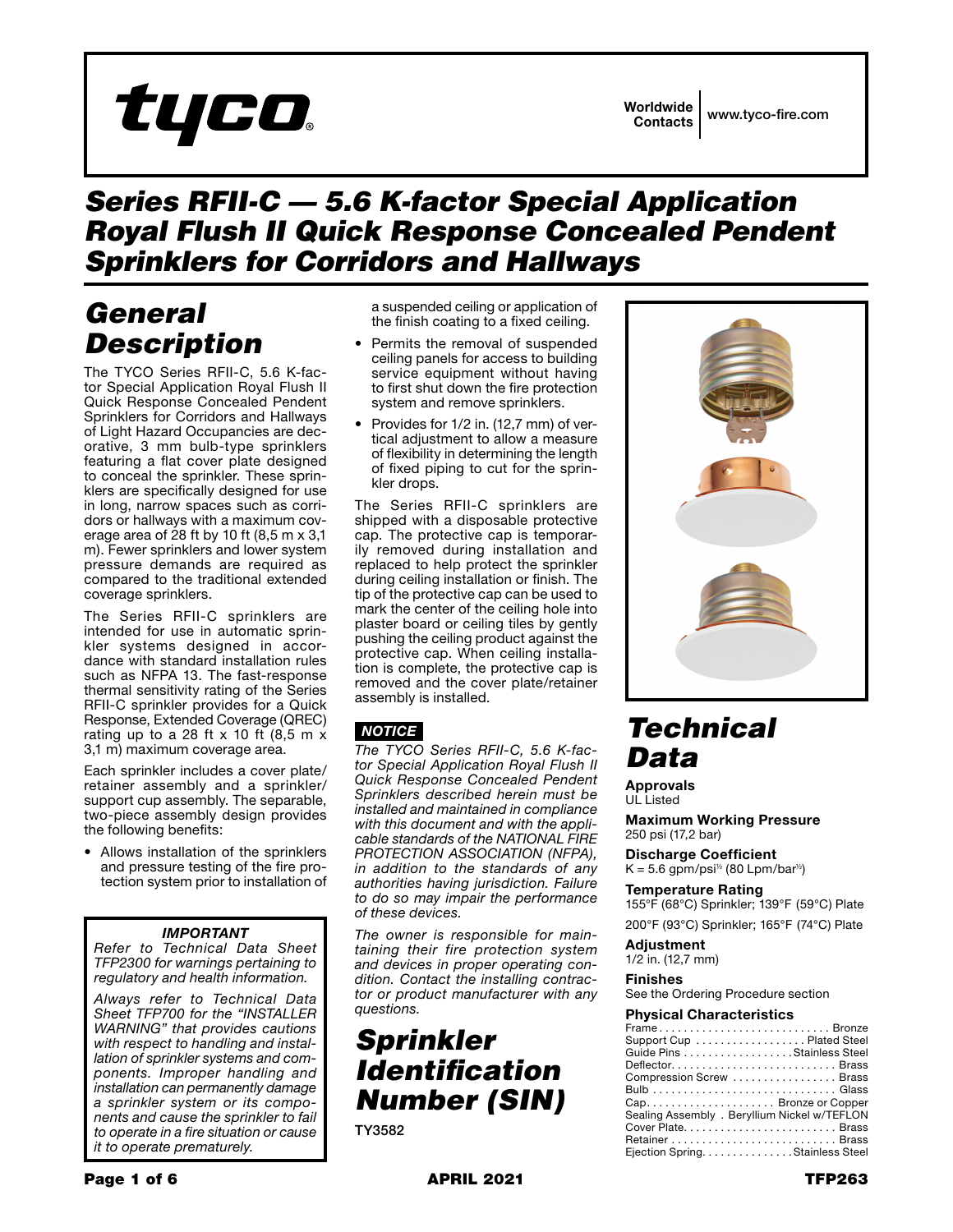# *Design Criteria*

The TYCO Series RFII-C, 5.6 K-factor Special Application Royal Flush II Quick Response Concealed Pendent Sprinklers are UL Listed for use in light hazard occupancies, using the design criteria in Table A and UL requirements in this section, in addition to the requirements specified in NFPA 13 for extended coverage pendent sprinklers.

#### UL Listing Requirements

- 1. The Series RFII-C sprinklers may be used for the coverage areas shown in Table A, based on maintaining the minimum specified flow rate as a function of coverage area for all of the sprinklers in the design area.
- 2. With respect to heat sensitivity, the Series RFII-C sprinklers can be used with unobstructed construction consisting of flat, smooth ceilings (including bar joists) with a maximum pitch of one in six as defined and permitted by NFPA 13.
- 3. The minimum allowable spacing between the Series RFII-C sprinklers, to prevent cold soldering, is 12 ft (3,7 m) in the 28 ft (8,5 m) long spray direction.
- 4. The Series RFII-C sprinklers must not be installed with the short spray direction, 8 ft  $(2,4 \text{ m})$  or 10 ft  $(3,1 \text{ m})$ , oriented towards another Series RFII-C sprinkler or a Series EC-8C pendent sprinkler's short spray direction. For more information, see Figure 3.
- 5. The Series RFII-C sprinklers must be installed in accordance with all other requirements of NFPA 13 for extended coverage pendent sprinklers.

*Note: The Series RFII-C sprinklers are only listed and approved with the Series RFII concealed cover plates with a factory-applied finish.*

### *NOTICE*

*Do not use the TYCO Series RFII-C, 5.6 K-factor Special Application Royal Flush II Quick Response Concealed Pendent Sprinklers in applications where the air pressure above the ceiling is greater than that below. Down drafts through the Sprinkler/Support Cup Assembly can delay sprinkler operation in a fire situation.*



| <b>Description</b> | Coverage<br>Area                       | <b>Flow</b><br>Rate | <b>Pressure</b>      |
|--------------------|----------------------------------------|---------------------|----------------------|
| TY3582 (K=5.6)     | 28 ft x 8 ft                           | 23 qpm              | 16.9 psi             |
|                    | $(8.5 m \times 2.4 m)$                 | (87.1 Lpm)          | $(1, 2 \text{ bar})$ |
| Concealed          | 28 ft x 10 ft                          | 28 gpm              | 25 psi               |
| Sprinkler          | $(8.5 \text{ m} \times 3.1 \text{ m})$ | (106 Lpm)           | (1,7 bar)            |

Note: For coverage area dimensions less than or between those listed, use the minimum flow required for the next highest coverage area.

#### *TABLE A SERIES RFII-C (TY3582) FLOW CRITERIA FOR UL LISTING*

# *Operation*

When exposed to heat from a fire, the cover plate, which is normally soldered to the Retainer at three points, falls away to expose the sprinkler/support cup assembly.

The deflector, supported by the guide pins, then drops down to its operational position.

The glass bulb contains a fluid that expands when exposed to heat. When the rated temperature is reached, the fluid expands sufficiently to shatter the glass bulb, activating the sprinkler and allowing water to flow.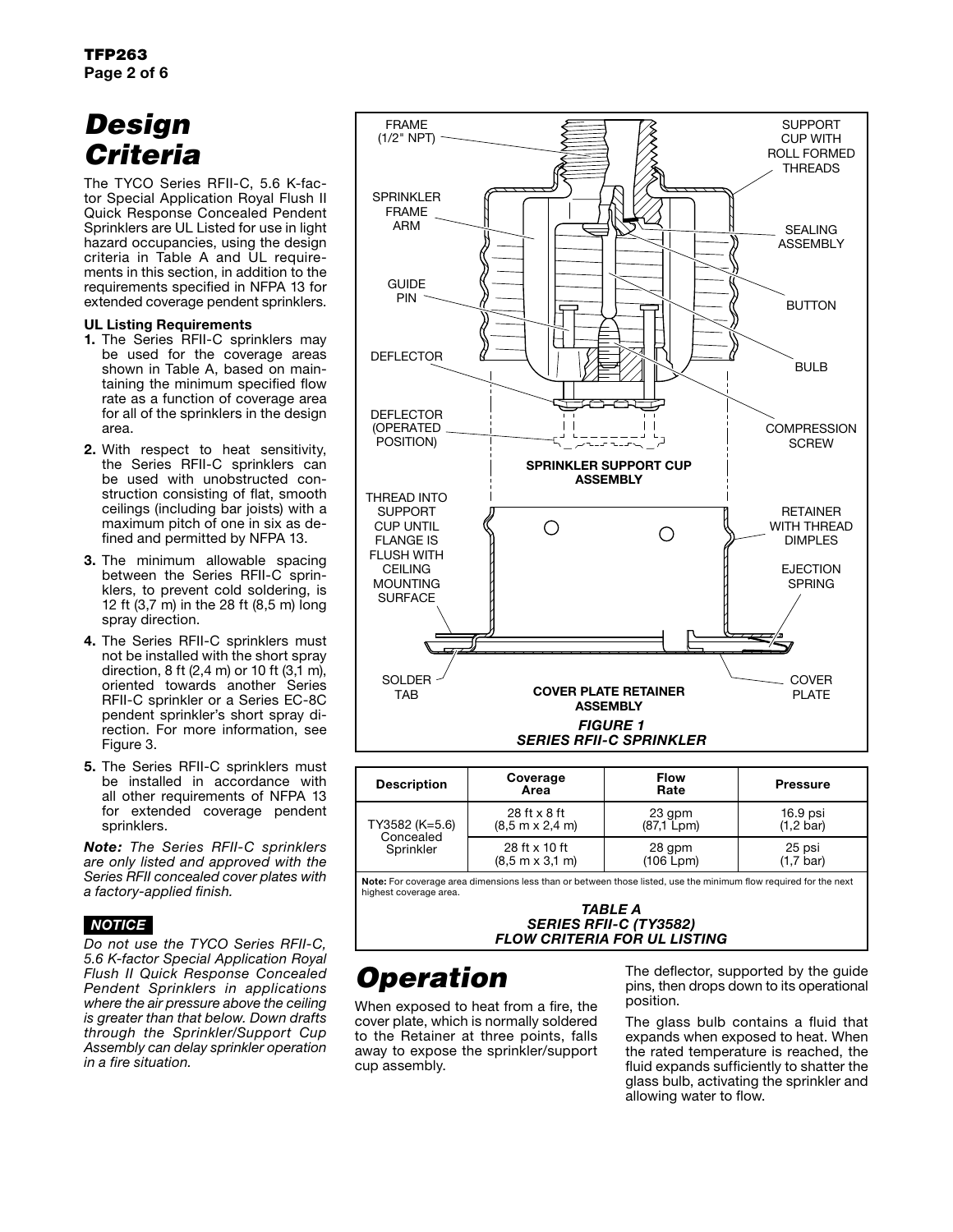

# *Installation*

The TYCO Series RFII-C, 5.6 K-factor Special Application Royal Flush II Quick Response Concealed Pendent Sprinklers must be installed in accordance with this section.

#### General Instructions

Do not install any bulb-type sprinkler if the bulb is cracked or there is a loss of liquid from the bulb. With the sprinkler held horizontally, a small air bubble should be present. The diameter of the air bubble is approximately 1/16 in. (1,6 mm) for the 155°F (68°C) and 3/32 in.  $(2,4 \text{ mm})$  for the 200 $\degree$ F (93 $\degree$ C) temperature ratings.

Obtain a 1/2 in. NPT sprinkler joint by applying a minimum to maximum torque of  $7$  lb-ft to 14 lb-ft (9,5 N $\cdot$ m to 19,0 N·m). Higher levels of torque can distort the sprinkler inlet with consequent leakage or impairment of the sprinkler.

Do not attempt to compensate for insufficient adjustment in the sprinkler by under- or over-tightening the Sprinkler/Support Cup Assembly. Re-adjust the position of the sprinkler fitting to suit.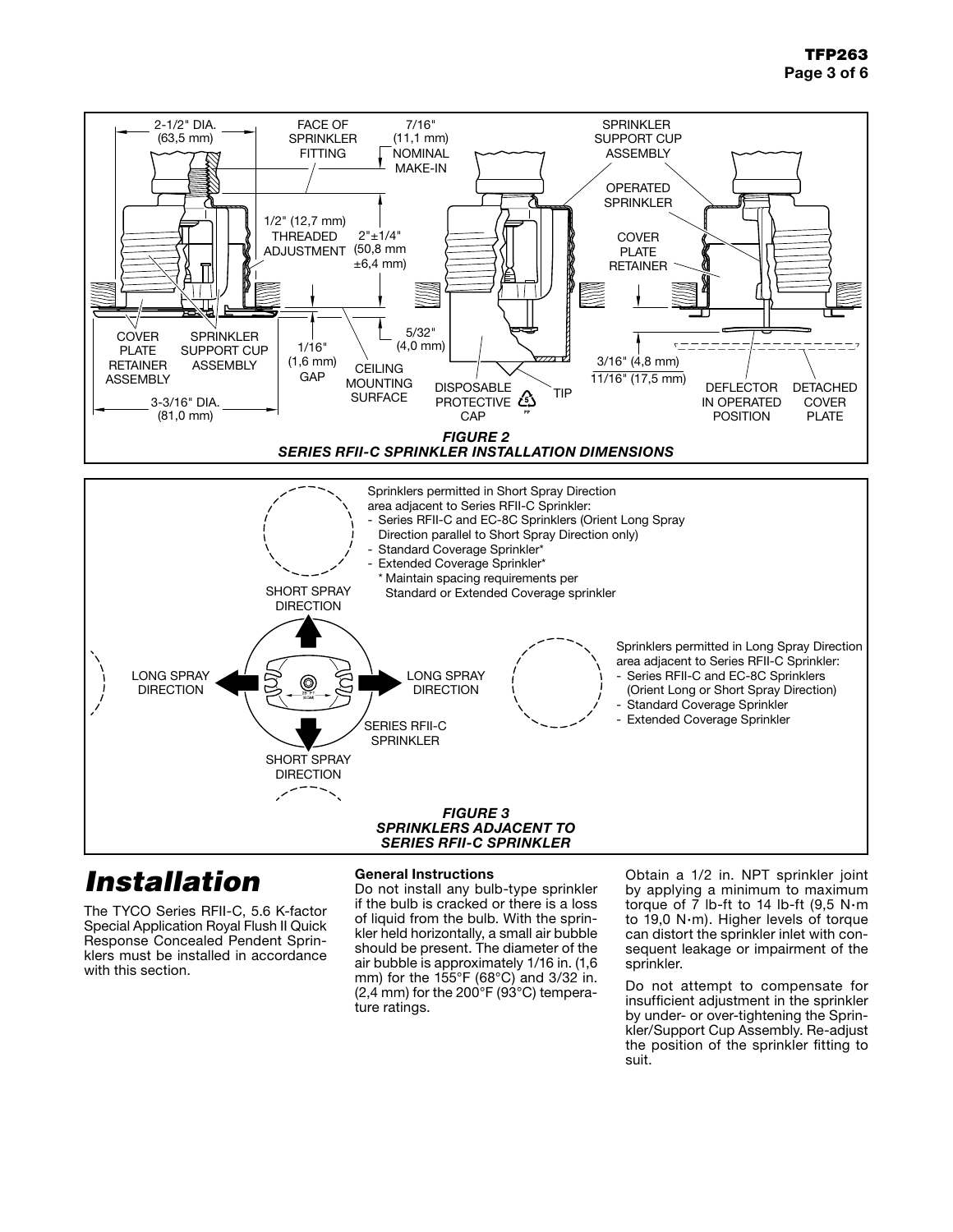

Step 1. Install the sprinkler only in the pendent position with the centerline of the sprinkler perpendicular to the mounting surface.

*Note: The sprinkler must be installed with the deflector parallel to the mounting surface. The deflector is marked with <-28 FT (8,5 M)-> to indicate the direction of the 28 ft (8,5 m) coverage length. The frame arms do not need to be aligned parallel to the sprinkler pipe.*

Step 2. Remove the protective cap.

Step 3. Apply pipe thread sealant to the pipe threads, and hand-tighten the sprinkler into the sprinkler fitting.

Step 4. Wrench tighten the deflector using only the W-Type 40 Sprinkler Wrench shown in Figure 4 so that the marking  $\langle -28 \text{ FT } (8,5 \text{ M}) \rangle$ on the deflector is in the direction of the 28 ft (8,5 m) coverage length. The frame arms do not need to be aligned parallel to the sprinkler pipe. Apply the W-Type 40 sprinkler wrench to the sprinkler as shown in Figure 4.

**Step 5.** Replace the protective cap by pushing it upwards until it bottoms out against the support cup as shown in Figure 4.

The protective cap helps prevent damage to the deflector and frame arms when installing or finishing the ceiling. You can also use it to locate the center of the clearance hole by gently pushing the ceiling material up against the center point of the protective cap.

### *NOTICE*

*As long as the protective cap remains in place, the system is considered "Out of Service".*

Step 6. When the ceiling is complete with the 2-1/2 in. (63,5 mm) diameter clearance hole; to prepare for installing the cover plate/retainer assembly, remove and discard the protective cap.

Verify that the deflector moves up and down freely. If the sprinkler is damaged and the deflector does not move up and down freely, replace the entire sprinkler. Do not attempt to modify or repair a damaged sprinkler.

Step 7. Screw on the cover plate/ retainer assembly until its flange makes contact with the ceiling. Do not continue to screw on the cover plate/ retainer assembly so that it lifts a ceiling panel out of its normal position. If you cannot engage the cover plate/ retainer assembly with the support cup or you cannot engage the cover plate/retainer assembly sufficiently to contact the ceiling, you must reposition the sprinkler fitting.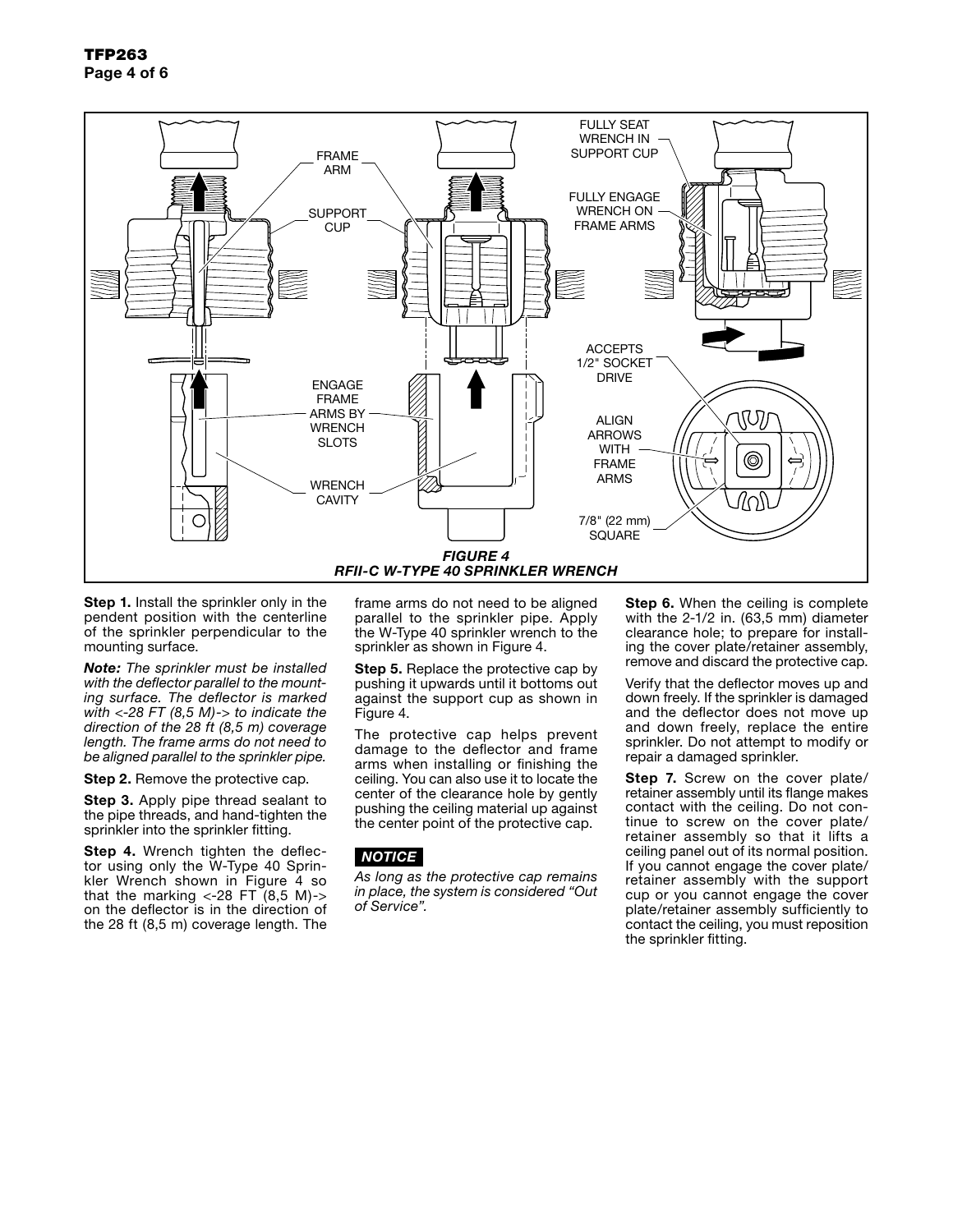# *Care and Maintenance*

The TYCO Series RFII-C, 5.6 K-factor Special Application Royal Flush II Quick Response Concealed Pendent Sprinklers must be maintained and serviced in accordance with this section.

Before closing a fire protection system main control valve for maintenance work on the fire protection system that it controls, obtain permission to shut down the affected fire protection system from the proper authorities and notify all personnel who may be affected by this action.

Absence of the cover plate/retainer assembly can delay sprinkler operation in a fire situation.

When properly installed, there is a nominal 3/32 in. (2,4 mm) air gap between the lip of the cover plate and the ceiling, as shown in Figure 2. This air gap is necessary for proper operation of the sprinkler. If the ceiling requires repainting after sprinkler installation, ensure that the new paint does not seal off any of the air gap.

Do not pull the cover plate relative to the enclosure. Separation may result.

Replace sprinklers that are leaking or exhibiting visible signs of corrosion.

Never repaint, plate, coat, or otherwise alter automatic sprinklers after they leave the factory. Never repaint factory-painted cover plates. If necessary, replace them with factory-painted units. Non-factory applied paint can adversely delay or prevent sprinkler operation in the event of a fire.

Replace modified or over-heated sprinklers.

Exercise care to avoid damage to the sprinklers before, during, and after installation. Replace sprinklers damaged by dropping, striking, wrench twisting, wrench slipping, or the like. Also, replace any sprinkler that has a cracked bulb or that has lost liquid from its bulb. Refer to the Installation Section.

If you must remove a sprinkler, do not reinstall it or a replacement without reinstalling the cover plate/retainer assembly. If a cover plate/retainer assembly becomes dislodged during service, replace it immediately.

The owner is responsible for the inspection, testing, and maintenance of their fire protection system and devices in compliance with this document, as well as with the applicable standards of the NATIONAL FIRE PROTECTION ASSOCIATION such as NFPA 25, in addition to the standards of any other authorities having jurisdiction. Contact the installing contractor or product manufacturer with any questions.

Automatic sprinkler systems should be inspected, tested, and maintained by a qualified Inspection Service in accordance with local requirements and/or national code.

# *Limited Warranty*

For warranty terms and conditions, visit www.tyco-fire.com.

## *Ordering Procedure*

Contact your local distributor for availability. When placing an order, indicate the full product name and Part Number (P/N).

#### Sprinkler/Support Cup Assembly

Specify: Series RFII-C Special Application Royal Flush Concealed Pendent Sprinkler, TY3582, for Corridor or Hallway Applications, (specify) temperature rating, P/N (specify):

#### **155°F (68°C)**

|  |  |  |  |  |  |  |  |  | TY358251-734-1-155 |  |
|--|--|--|--|--|--|--|--|--|--------------------|--|
|  |  |  |  |  |  |  |  |  |                    |  |

**200°F (93°C)** . . . . . . . . . . . . . . . 51-734-1-200

#### Separately Ordered Cover Plate/ Retainer Assembly

Specify: (temperature rating, listed below) Series RFII Concealed Cover Plate with (finish), P/N (specify):

#### **139°F (59°C)(a)**

| Grey White (RAL9002). 56-792-0-135                |  |
|---------------------------------------------------|--|
|                                                   |  |
| Pure White <sup>(c)</sup> (RAL9010). 56-792-3-135 |  |
| Signal White (RAL9003) 56-792-4-135               |  |
| Jet Black (RAL9005) 56-792-6-135                  |  |
| Chrome56-792-9-135                                |  |
| Custom56-792-X-135                                |  |

#### **165°F (74°C)(b)**

| Grey White (RAL9002). 56-792-0-165                |  |
|---------------------------------------------------|--|
|                                                   |  |
| Pure White <sup>(c)</sup> (RAL9010). 56-792-3-165 |  |
| Signal White (RAL9003). 56-792-4-165              |  |
| Jet Black (RAL9005) 56-792-6-165                  |  |
| Chrome56-792-9-165                                |  |
| Custom58-792-X-165                                |  |
| a. For use with 155°F (68°C) sprinklers           |  |

a. For use with 155°F (68°C) sprinklers b. For use with 200°F (93°C) sprinklers c. Eastern Hemisphere sales only

Sprinkler Wrench

Specify: W-Type 40 Sprinkler Wrench, P/N 56-000-1-076